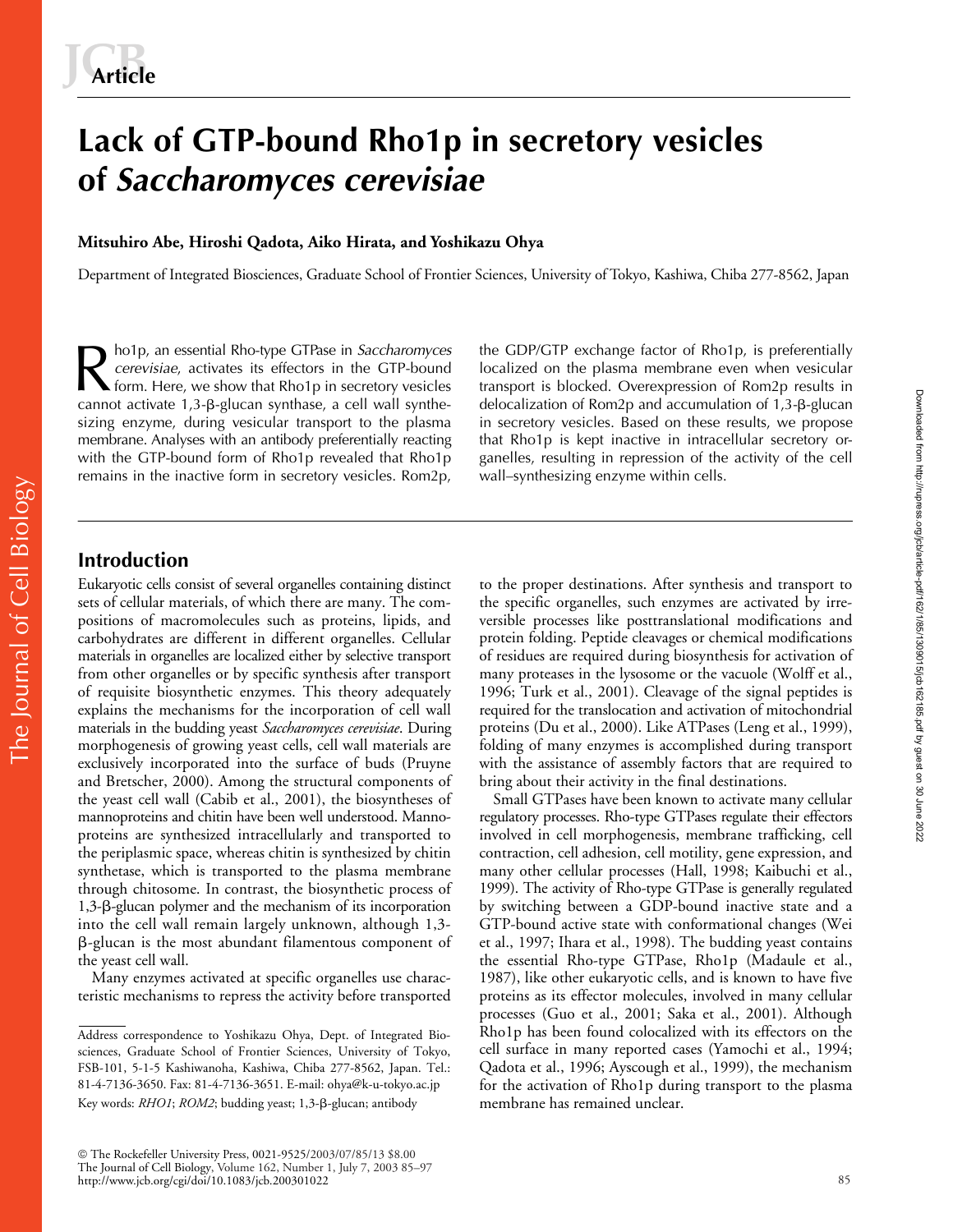

Figure 1. Localization of Rho1p and Fks1p/2p in cells shifted to 37°C. Cells were cultured in YPD at 25°C, shifted to 37°C and cultured for 2 h. Cultured cells were fixed with formaldehyde and then stained for immunofluorescence microscopy with the anti-Rho1p antibody (left) or the anti-Fks1p/2p antibody (right). Strains used were as follows: wild-type (YPH500), *sec12*, *sec1*, and *sec1 end4*.

Among the effectors of Rho1p, Fks1p/2p, a putative catalytic subunit of 1,3-β-glucan synthase (GS),\* is an essential target of upstream signals toward cell wall remodeling and cell morphogenesis. Rho1p regulates Fks1p/2p through direct interaction (Drgonová et al., 1996; Qadota et al., 1996). Evidence is accumulating that GS is precisely regulated in response to temporally preceding upstream signals (Pruyne and Bretscher, 2000); First, various factors are involved in the regulation of GS activity in yeast cells. Both Rom2p, the GDP/GTP exchange factor (GEF) of Rho1p (Ozaki et al., 1996), and Wsc family proteins, putative surface sensors on the cell wall (Gray et al., 1997; Verna et al., 1997; Philip and Levin 2001), play crucial roles in GS activation through

Rho1p (Sekiya-Kawasaki et al., 2002). Lrg1p, the GTPaseactivating protein of Rho1p, is involved in GS activity on the plasma membrane (Watanabe et al., 2001). Second, a posttranslational modification of Rho1p by the geranylgeranyl group is required for both binding with and activation of Fks1p (Inoue et al., 1999). Third, *FKS2* expression is induced by signals of cell integrity impairment, calcineurin, and carbon source depletion (Zhao et al., 1998). Finally, movement of Fks1p on the plasma membrane is required for proper cell wall remodeling (Utsugi et al., 2002).

Here, we investigated the transport and activation mechanisms of nascent Rho1p in yeast cells. For this purpose, we analyzed the biosynthetic process of nascent GS exploiting the methods to assay GS activity both in vivo and in vitro and to monitor the localization of the product in yeast cells. \*Abbreviations used in this paper: GEF, GDP/GTP exchange factor; and to monitor the localization of the product in yeast cells.<br>GTP-yS, guanosine 5'-[y-thio]triphosphate; GS, 1,3-B-glucan synthase. Moreover, in order to de

GTP-yS, guanosine 5'-[y-thio]triphosphate; GS, 1,3-ß-glucan synthase.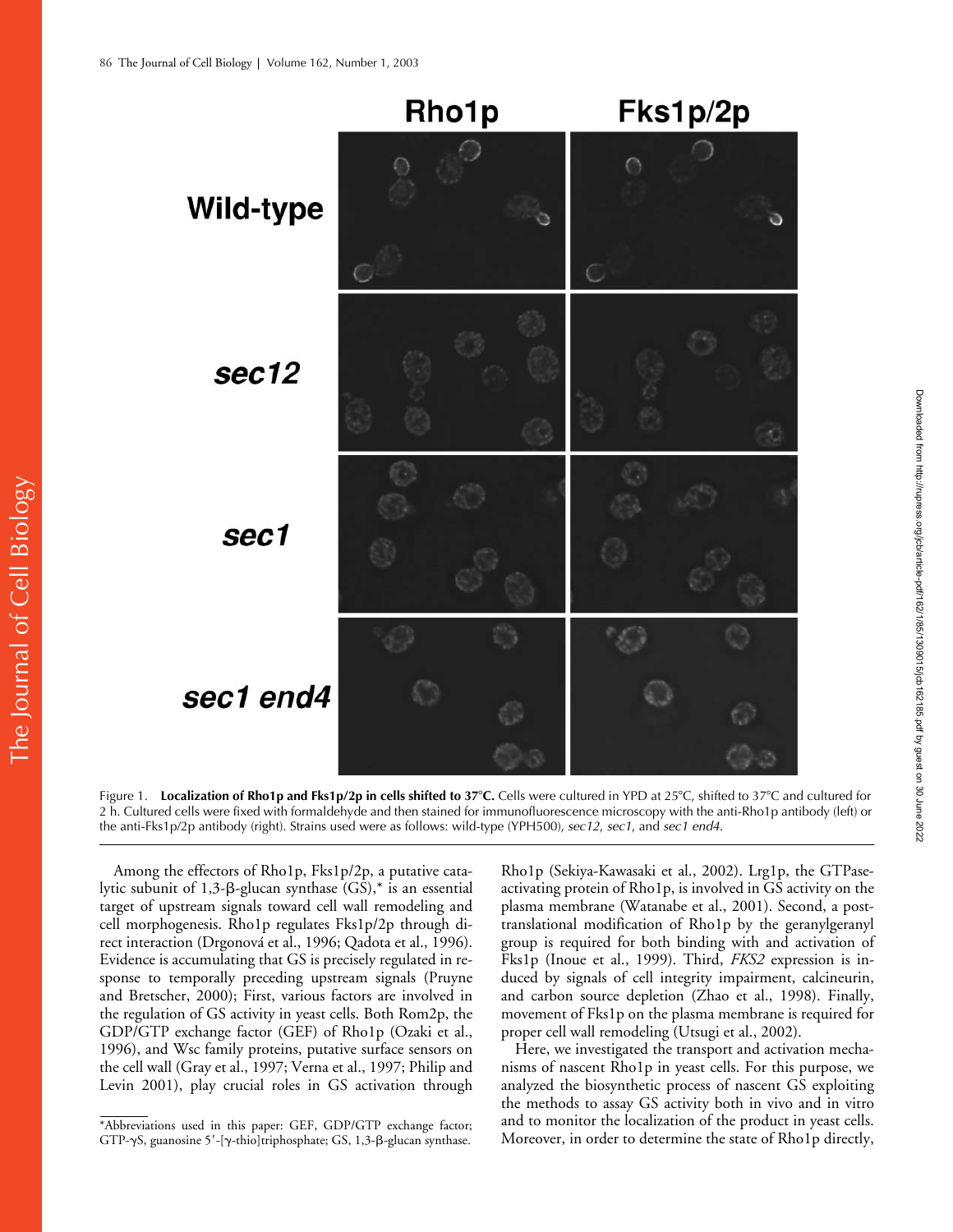we have produced an antibody that preferentially reacts with activated Rho1p. Several lines of evidence indicated that Rho1p remains in the inactive form even in secretory vesicles in the final transport step to the plasma membrane. The repression of Rho1p activity in secretory vesicles was attributable to shortage of Rom2p in vesicles. Our results indicated that Rho1p is kept inactive in secretory organelles and is activated on its arrival at the plasma membrane, where Rom2p is localized.

# **Results**

## **GS is transported to the plasma membrane through the secretory pathway**

We analyzed the biosynthetic and transport processes of nascent GS after synthesis of the subunit proteins Rho1p and Fks1p/2p. To examine how Rho1p and Fks1p/2p are transported to the plasma membrane, we observed their localization when vesicular transport was blocked by *sec* mutations (Kaiser et al., 1997). Consistent with previous reports (Yamochi et al., 1994; Qadota et al., 1996; Ayscough et al., 1999), immunofluorescent microscopic observations revealed that Rho1p and Fks1p/2p were localized at the site of growth in wild-type cells incubated at  $25^{\circ}$ C or shifted to  $37^{\circ}$ C and incubated for 2 h (Fig. 1 and unpublished data). Rho1p and Fks1p/2p were also localized at the site of growth in *sec* mutant cells incubated at 25°C (unpublished data). The localization of Rho1p and Fks1p/2p in *sec* mutant cells did not alter by a shift to  $37^{\circ}$ C and a subsequent incubation for 10 min (unpublished data). However, after incubation of *sec* mutant cells at the restrictive temperature for 2 h, Rho1p and Fks1p/2p were detected not at the site of growth, but in intracellular organelles (Fig. 1 and unpublished data). In *sec12* and *sec16* cells, both of which are defective in transport from the ER to the Golgi, Rho1p and Fks1p/2p were mislocalized to the cytoplasm and had a punctate appearance. In *sec1* and *sec6* cells with defects in transport from secretory vesicles to the plasma membrane, Rho1p and Fks1p/2p were ubiquitously present. Introduction of the additional mutation of *end4*, which leads to defects in endocytosis (Raths et al., 1993), did not alter the Rho1p and Fks1p/2p localization in *sec1* mutant cells (Fig. 1). These results implied that



Figure 2. **Secretory vesicle fractions of** *sec1* **mutant and wild-type cells.** Wild-type (left) or *sec1* (right) cells were incubated at 37C for 2 h, lysed, and subjected to differential centrifugations. The high-spin pellet was applied to a Sephacryl™ S-1000 column, and 4-ml fractions were collected. (A) Distributions of plasma membrane ATPase (closed circles) and invertase activity (open circles). (B) Immunoblotting analysis of GS-containing fractions. The amounts of Rho1p and Fks1p/2p were estimated with the guinea pig antiserum against Rho1p and the mouse mAb against Fks1p/2p, respectively. (C) Distributions of GS activity in the presence of GTP- $\gamma$ S.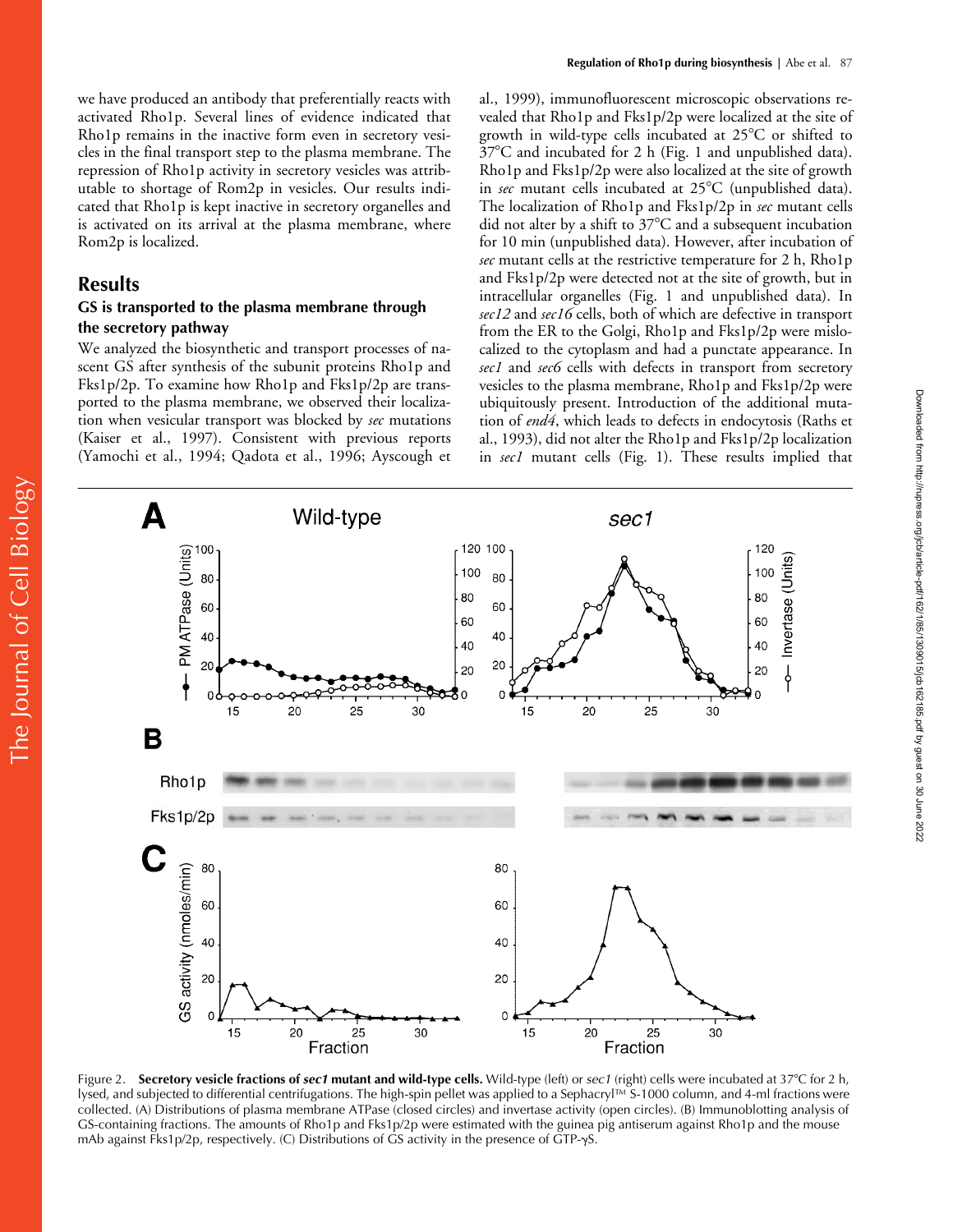Rho1p and Fks1p/2p localized in *sec* mutant cells before the temperature shift were degraded, and that the intracellular proteins observed after the temperature shift were newly synthesized proteins in the exocytic pathway. On the basis of these results, Rho1p and Fks1p/2p may well be transported to the plasma membrane through the secretory pathway after their synthesis on the ER.

We confirmed by cell fractionations that movement of nascent GS is attributable to vesicular transport. Secretory vesicles were isolated from *sec1* cells cultured at the restrictive temperature for 2 h after growth at the permissive temperature and were used to examine whether Rho1p and Fks1p/ 2p are detected in secretory vesicle fractions. As described previously (Walworth and Novick, 1987; McCaffrey et al., 1991), *sec1* cell lysate was subjected to differential centrifugations, and the high-speed pellet obtained was fractionated further on the basis of vesicular size by gel exclusion chromatography. First, we examined the distribution of marker enzymes in the final fractions. Invertase, a marker enzyme of secretory vesicles, was eluted from the column as a single peak with its maximum at fraction 23 (Fig. 2 A, right). Plasma membrane ATPase accumulated in secretory vesicles by *sec1* mutation was co-eluted with invertase. Next, we examined the distribution of Rho1p and Fks1p/2p by immunoblotting analysis and found that the distribution of Fks1p/ 2p was indistinguishable from in the elution profile of invertase (Fig. 2 B, right). In *sec1* cells, Rho1p was also found in the secretory vesicle fractions (Fig. 2 B, right), consistent with a preceding report (McCaffrey et al., 1991). By contrast, Rho1p and Fks1p/2p were not distributed to the secretory vesicle fractions in wild-type cells, but were detected in fractions centering at 15 (Fig. 2 B, left), which coincided with the those of plasma membrane based on plasma membrane ATPase activity measurements (Fig. 2 A, left). Thus, Rho1p and Fks1p/2p are indeed localized in secretory vesicles when vesicular transport is blocked by the *sec1* mutation.

#### **Nascent GS is kept inactive in secretory vesicles**

To identify where in vesicular transport steps nascent GS becomes activated, we examined whether 1,3- $\beta$ -glucan is detected in intracellular organelles. An immunoelectron microscopic observation with an anti-1,3-ß-glucan antibody revealed that 1,3- $\beta$ -glucan is not detected in any organelles other than cell wall layers in wild-type cells (unpublished data). In addition, after shift to the restrictive temperature, 1,3-ß-glucan was not detected in secretory vesicles accumulated in *sec1* cells, but it was observed in cell wall layers (Fig. 3, A and B; Table I). These results suggested that 1,3-B-glucan is not synthesized even in secretory vesicles, the final step of vesicular transport.

To confirm this, we next measured in vivo 1,3- $\beta$ -glucan synthesis when vesicular transport was blocked. We labeled cells with  $[14C]$ glucose for 2 h at 25 or 34°C and isolated fractions containing  $1,3$ - $\beta$ -glucan from them to estimate the rate of incorporation into 1,3-ß-glucan. We found that incorporation is reduced in *sec1* and *sec12* mutant cells after shift to  $34^{\circ}$ C (Fig. 3 C). In wild-type cells, significant levels of incorporation were detected both at 25 and 34°C and comparable incorporation rates were observed in the *sec* mu-

tants at the permissive temperature. These results further support the idea that GS remains inactive in intracellular organelles until it is transported to the plasma membrane.

### **Rho1p is not activated in secretory vesicles**

When we measure in vitro GS activity of the membrane fraction, we assay in the presence of an excess amount of guanosine 5'-[ $\gamma$ -thio]triphosphate (GTP- $\gamma$ S), a nonhydrolyzable analogue of GTP (Abe et al., 2001), and thus assume that virtually all of Rho1p is in its active form. The membrane fraction isolated from *rom2* $\Delta$  cells exhibited normal in vitro GS activity (unpublished data), suggesting that Rho1p binds GTP- $\gamma$ S without GEF under this condition. Therefore, if the absence of  $1,3$ - $\beta$ -glucan synthesis activity in intracellular organelles is caused by a lack of the GTP-bound form of Rho1p, GS activity of the membrane fraction must be detectable in the presence of  $GTP-\gamma S$ . In contrast, if the deficiency in enzymatic activity to produce 1,3-ß-glucan results from some other mechanism(s), such as the absence of an essential GS modification and scarcity of other activators, GS activity will remain undetectable in the membrane fraction even in the presence of  $GTP-\gamma S$ . To distinguish these two possibilities, we measured the GS activity in the membrane fraction isolated from *sec* mutant cells that were incubated at 25 $^{\circ}$ C or shifted to 37 $^{\circ}$ C and kept at this temperature for 2 h. The in vitro GS activity in the membrane fraction of wild-type cells stayed essentially the same after the temperature shift-up (Fig. 3 D). *sec* mutants cells incubated at the permissive temperature also exhibited significant GS activity. GS activity remained significant in the membrane fraction isolated from *sec1* cells (Fig. 3 D) and *sec6* cells (unpublished data) even after the 2-h incubation at 37C. Fractionation analysis revealed that GS activity was largely localized to accumulated secretory vesicles in the *sec1* mutant (Fig. 2 C and unpublished data). These results showed that the inability to synthesize 1,3-B-glucan in secretory vesicles is due to the scarcity of the GTP-bound form of Rho1p. In contrast, the membrane fraction of *sec12* cells shifted to 37°C and cultured for 2 h exhibited reduced GS activity. As transport from the ER to the Golgi is defective in *sec12*, these results suggest that GS in the ER is kept inactive by mechanism(s) other than deficiency in the GTP-bound form of Rho1p.

To directly examine the dearth of the GTP-bound form of Rho1p in secretory vesicles, we produced an antibody that preferentially reacts with the GTP-bound form of Rho1p (Fig. 4 A). As an antigen, we used the recombinant Rho1 (G19V) protein (constitutively active mutant protein) purified from *Trichoplusia ni* insect cells (Inoue et al., 1999). With the successive use of two columns, we purified an antibody that reacts with activated Rho1p with no reactivity with wild-type Rho1p. To determine the specificity of the antibody, we immunoprecipitated Rho1p in each state with the purified antibody. The resultant antibody, antiactRho1p, successfully immunoprecipitated Rho1p in the presence of GTP- $\gamma$ S, while failing to significantly immunoprecipitate Rho1p in the absence of  $GTP-\gamma S$ , even when GDP is added (Fig. 4 B, right). A control antibody reacting with wild-type Rho1p immunoprecipitated Rho1p irrespec-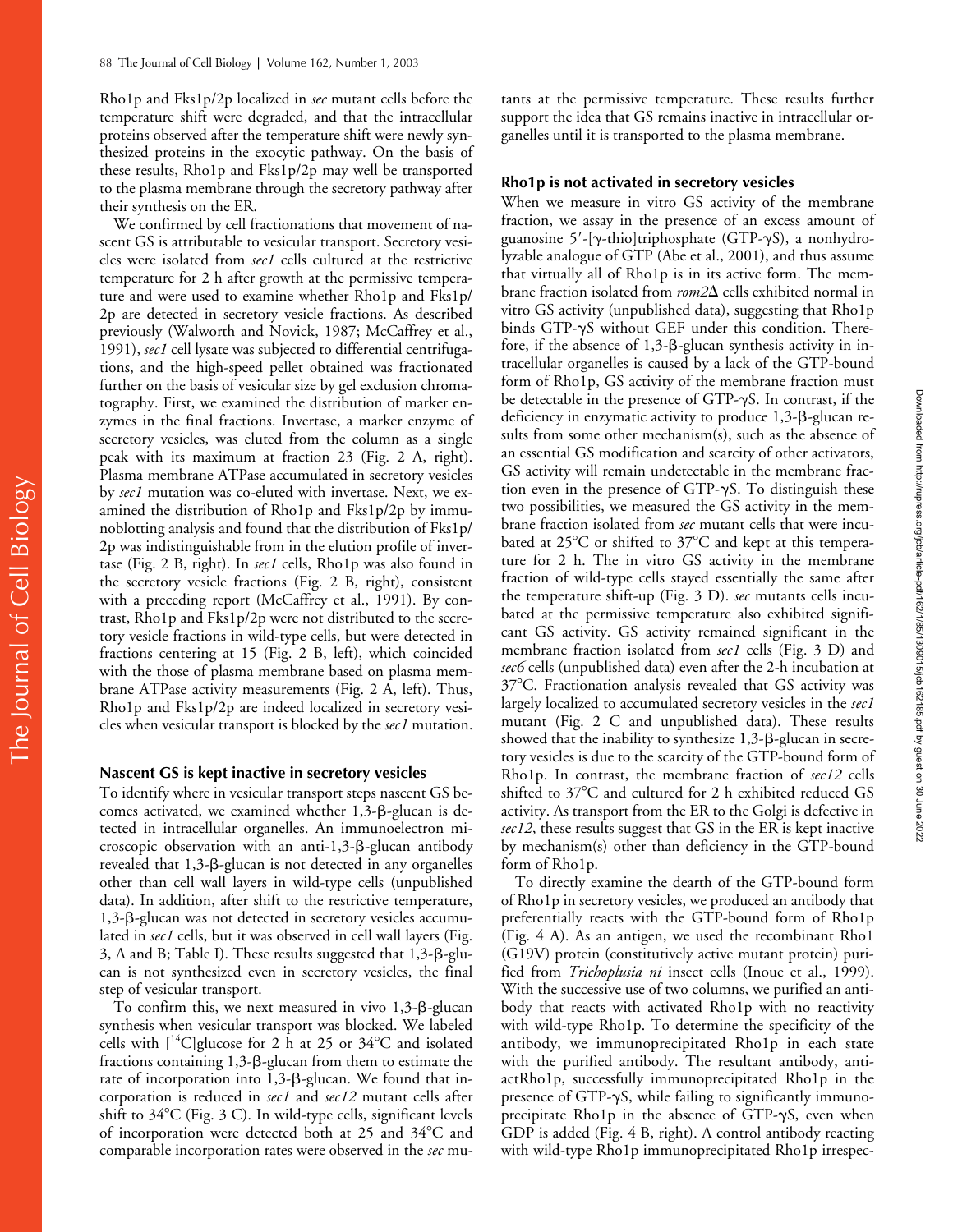Downloaded from http://rupress.org/jcb/article-pdf/162/1/85/1309015/jcb162185.pdf by guest on 30 June 2022

Downloaded from http://rupress.org/jcb/article-pdf/162/185/1309015/jcb162185.pdf by guest on 30 June 2022



Figure 3. **1,3-β-Glucan is not synthesized in intracellular organelles.** (A) Immunogold labeling with the anti-1,3-β-glucan antibody in *sec1* cells shifted to 37°C and cultured for 2 h. Bar, 1  $\mu$ m. (B) The magnification image. Bar, 200 nm. (C) Reduced incorporation of glucose into 1,3-B-glucan in *sec* cells. Cells were cultured in YPD in the presence of [<sup>14</sup>C]glucose either at 25°C (black bars) or at 34°C for 2 h (white bars). The data represent the means and SDs of at least three experiments. (D) GS activity of the membrane fractions isolated from *sec* mutant cells. Cells were cultured either at 25°C (black bars) or at 37°C for 2 h (white bars), from which membrane fractions were isolated and assayed for GS activity in the presence of  $UDP-[14C]$ glucose and GTP- $\gamma S$ . The data represent the means and SDs of at least four experiments.

tive of the presence of the nucleotides (Fig. 4 B, left). These results demonstrated that the anti-actRho1p antibody reacts specifically with the activated form of Rho1p.

Equipped with the anti-actRho1p, we next examined the localization of activated Rho1p in wild-type and *sec1* cells.

| Table I. Localization of immunogold labeling with the |  |
|-------------------------------------------------------|--|
| anti-1,3- $\beta$ -glucan antibody                    |  |

| Strain [plasmid]           | Number of gold<br>particles in<br><i>intracellular structure</i><br>per cell | Number of gold<br>particles in cell wall<br>per cell |
|----------------------------|------------------------------------------------------------------------------|------------------------------------------------------|
| sec1                       | $20 \pm 20$                                                                  | $688 \pm 404$                                        |
| sec1 [RHO1 (G19V)]         | $233 \pm 75$                                                                 | $687 \pm 321$                                        |
| sec1 [ROM2]                | $221 \pm 77$                                                                 | $542 \pm 249$                                        |
| Wild-type<br>[RHO1 (G19V)] | $52 \pm 27$                                                                  | $768 \pm 183$                                        |
| Wild-type [ROM2]           | $45 \pm 16$                                                                  | $792 \pm 250$                                        |

Data represent the means and SDs of at least 20 cells.

We incubated wild-type and *sec1* cells at 37°C for 2 h, performed fractionation, and immunoprecipitated activated Rho1p in resultant fractions with the anti-actRho1p antibody. Plasma membrane ATPase activity was distributed in the vicinity of fraction 18 obtained from wild-type cells (Fig. 4 C, top). In contrast, invertase activity was distributed at around fraction 32 in the case of the *sec1* cells shifted to 37C. Activated Rho1p was immunoprecipitated in fractions containing the plasma membrane separated from wildtype cells (Fig. 4 C, bottom). On the other hand, activated Rho1p was not detected in secretory vesicle fractions isolated from the *sec1* cells. In the fractionation experiments, the secretory vesicle fractions contained a larger amount of Rho1p than the plasma membrane fraction. When we lysed *sec1* cells in the presence of an excess amount of GTP and fractionated by gel chromatography in the absence of GTP, activated Rho1p was detected in the secretory vesicle fractions, suggesting the stability of Rho1p throughout the experiments. These analyses with the antibody indicated that Rho1p is in the inactive form in secretory vesicles.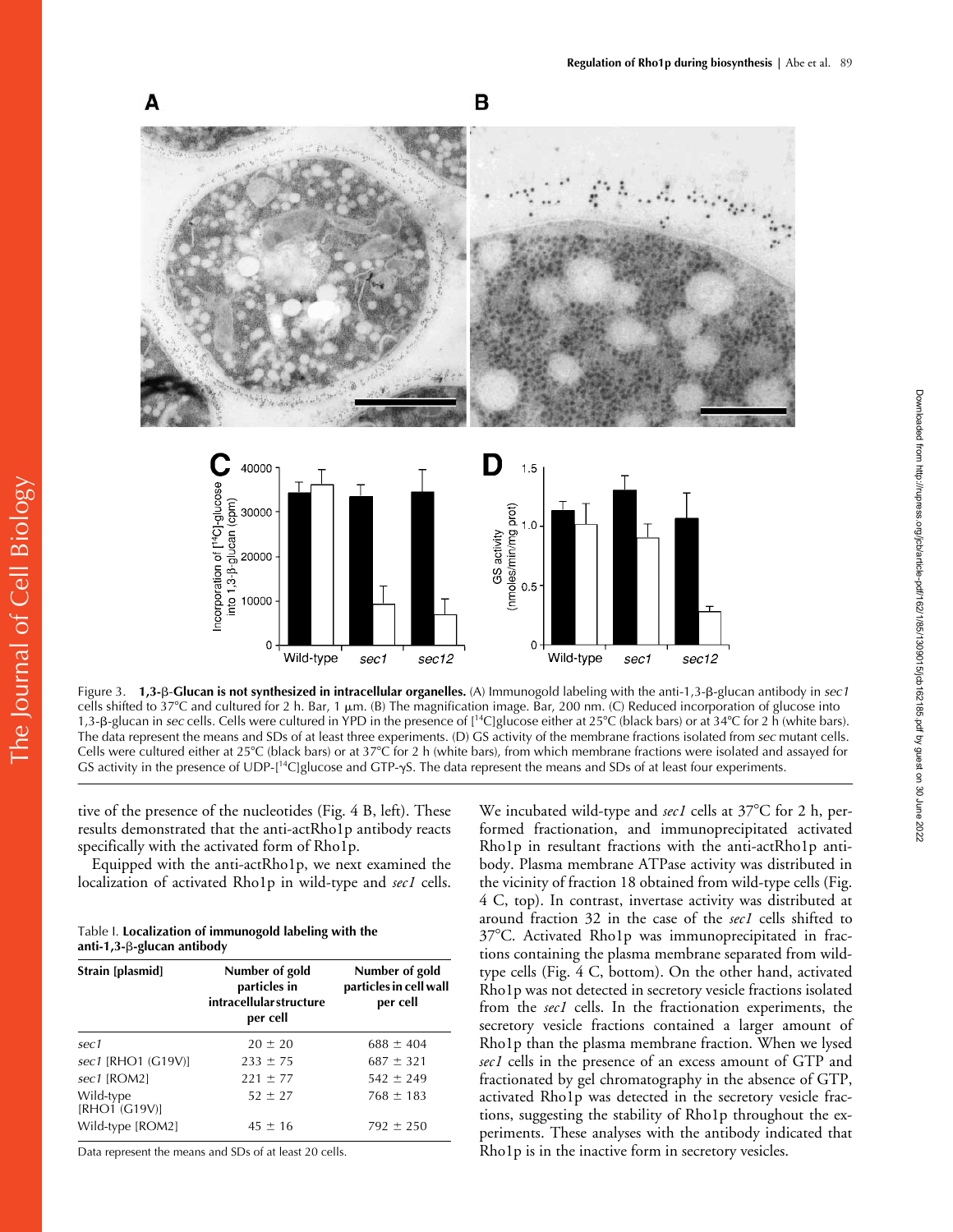The Journal of Cell Biology

The Journal of Cell Biology



Figure 4. **Localization of activated Rho1p detected with the purified anti-actRho1p antibody.** (A) Affinity purification of the anti-actRho1p antibody. Antibody was raised against purified recombinant Rho1 (G19V) protein. Antiserum was loaded on an affinity column to which Rho1 (G19V) protein had been bound. The bound antibody was eluted, applied to another column charged with wild-type Rho1 protein, and the flow-through fractions were collected. (B) Immunoprecipitation of Rho1p with the anti-Rho1p (left), or the anti-actRho1p (right) antibody in the presence  $(+)$  or absence  $(-)$  of GDP and GTP- $\gamma S$ . Rho1p was detected by immunoblotting analysis with the guinea pig antiserum against Rho1p. (C) Immunoprecipitation of activated Rho1p. Wild-type (left) or *sec1* mutant (right) cells were incubated at 37C for 2 h. The cells were lysed in the presence or absence of 4  $\mu$ M GTP, and fractionated by differential centrifugations. The high-spin pellet was applied to a Sephacryl™ S-1000 column without GTP, and 3-ml fractions were collected. Top panels, distribution of plasma membrane ATPase (closed circles) and invertase (open circles). Bottom panels, the distributions of activated Rho1p (closed circles and triangles) and total Rho1p (open circles). Aliquots of each fraction were assayed by immunoprecipitation with the anti-actRho1p, and detected by immunoblotting analysis with the guinea pig antiserum against Rho1p. The relative amount was quantified with a cooled CCD camera (LAS-1000plus; Fuji Photo Film).

To verify this, we examined the localization of activated Rho1p with the antibody by immunofluorescence microscopy. We incubated wild-type and *sec1* cells for 2 h at 25 and  $37^{\circ}$ C, respectively, and subsequently observed the localization of activated Rho1p. In wild-type cells, Rho1p was detected either in a large region in a small or large bud or at the site of bud emergence in an unbudded cell, and in either

case, mostly colocalized with Fks1p/2p (Fig. 5 A). In contrast, the anti-actRho1p antibody stained a restricted region in the small bud in wild-type cells (Fig. 5 B). These results indicated that Rho1p is activated exclusively at the tip of small buds, and that wild-type Rho1p in other regions is in the inactive form. In *sec1* cells, activated Rho1p was apparently absent in the intracellular region and the plasma mem-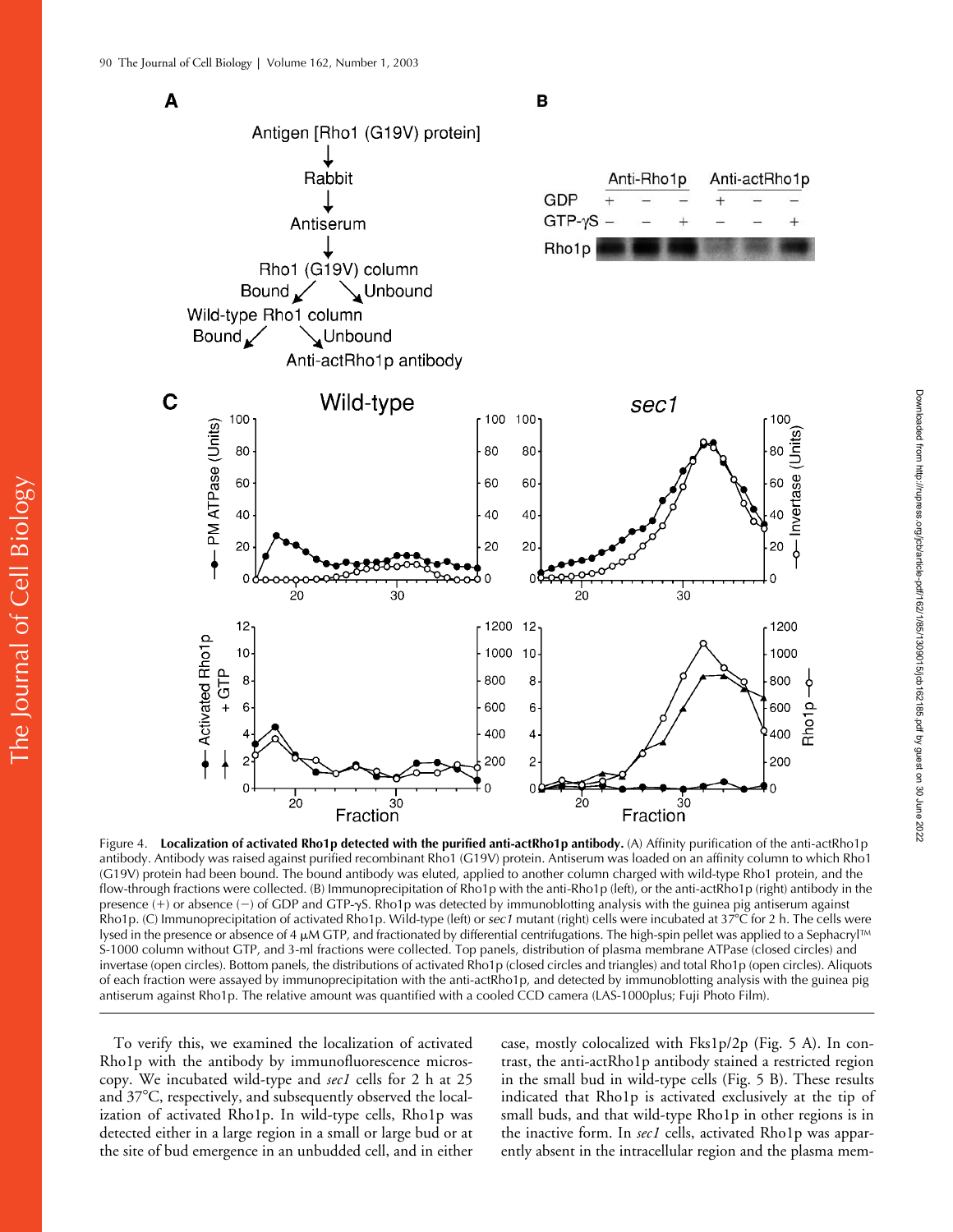

Figure 5. **Distribution of wild-type Rho1p and activated Rho1p.** (A) Colocalization of wild-type Rho1p and Fks1p/2p. Wild-type cells were cultured at 25°C, fixed, and stained for immunofluorescence microscopy with the anti-Fks1p/2p antibody (green) or the anti-Rho1p antibody (red). (B) Localization of activated Rho1p to a restricted region on the plasma membrane in wild-type cells. Wild-type cells were cultured at 25C (top panels), whereas *sec1* mutant cells were incubated at 37C for 2 h (bottom panels), and stained for immunofluorescence microscopy with the anti-Fks1p/2p antibody (green) or the anti-actRho1p antibody (red).

brane (Fig. 5 B). Together, the results suggested that Rho1p remains inactive in secretory vesicles and is activated in a restricted region of the plasma membrane.

If accumulation of the inactive form of Rho1p results in impairment of 1,3-ß-glucan synthesis in secretory vesicles, expression of active *RHO1* must lead to synthesis of 1,3- --glucan in secretory vesicles. Immunoelectron microscopic observations with the anti-1,3-β-glucan antibody revealed that 1,3-ß-glucan accumulated in intracellular compartments after expression of the activated form of Rho1p (Fig. 6 A and Table I). In wild-type cells, expression of the activated form of Rho1p did not result in accumulation of 1,3- --glucan in intracellular compartments (Fig. 6 B and Table I). To confirm these, we detected 1,3-β-glucan by dot blot analysis. Expression of active *RHO1* increased 1,3- --glucan in the high-speed pellet of *sec1* cells (Fig. 6 C). Further fractionation analysis with gel chromatography revealed that 1,3-<sub>B</sub>-glucan detected in *sec1* cells expressing active *RHO1* was largely localized in secretory vesicles (unpublished data). We also measured in vivo 1,3-ß-glucan synthesis in *sec1* cells expressing the activated form of Rho1p (Fig. 6 D). The incorporation of  $[^{14}C]$ glucose was reduced in *sec1* cells at the restrictive temperature. Expression of active *RHO1* in *sec1* cells partially restored the incorporation. These results demonstrated that expression of active *RHO1* in *sec1* mutant cells leads to 1,3-B-glucan synthesis in secretory vesicles.

## **Rom2p, GEF of Rho1p, is localized to the plasma membrane when vesicular transport is blocked**

One possible mechanism for inactivation of Rho1p in secretory vesicles is through the unavailability of Rho1p upstream regulatory factors in secretory vesicles. To identify upstream factors of 1,3- $\beta$ -glucan synthesis, we isolated multicopy suppressors of a temperature-sensitive GS mutation (Sekiya-Kawasaki et al., 2002). Among the multicopy suppressor genes obtained, *WSC1* and *ROM2* were found to be essential for activating GS upstream of Rho1p. Rom2p is the GEF of Rho1p (Ozaki et al., 1996), whereas Wsc1p was proposed to be a transmembrane protein localized on the plasma membrane and is an upstream regulator of Rom2p (Philip and Levin, 2001).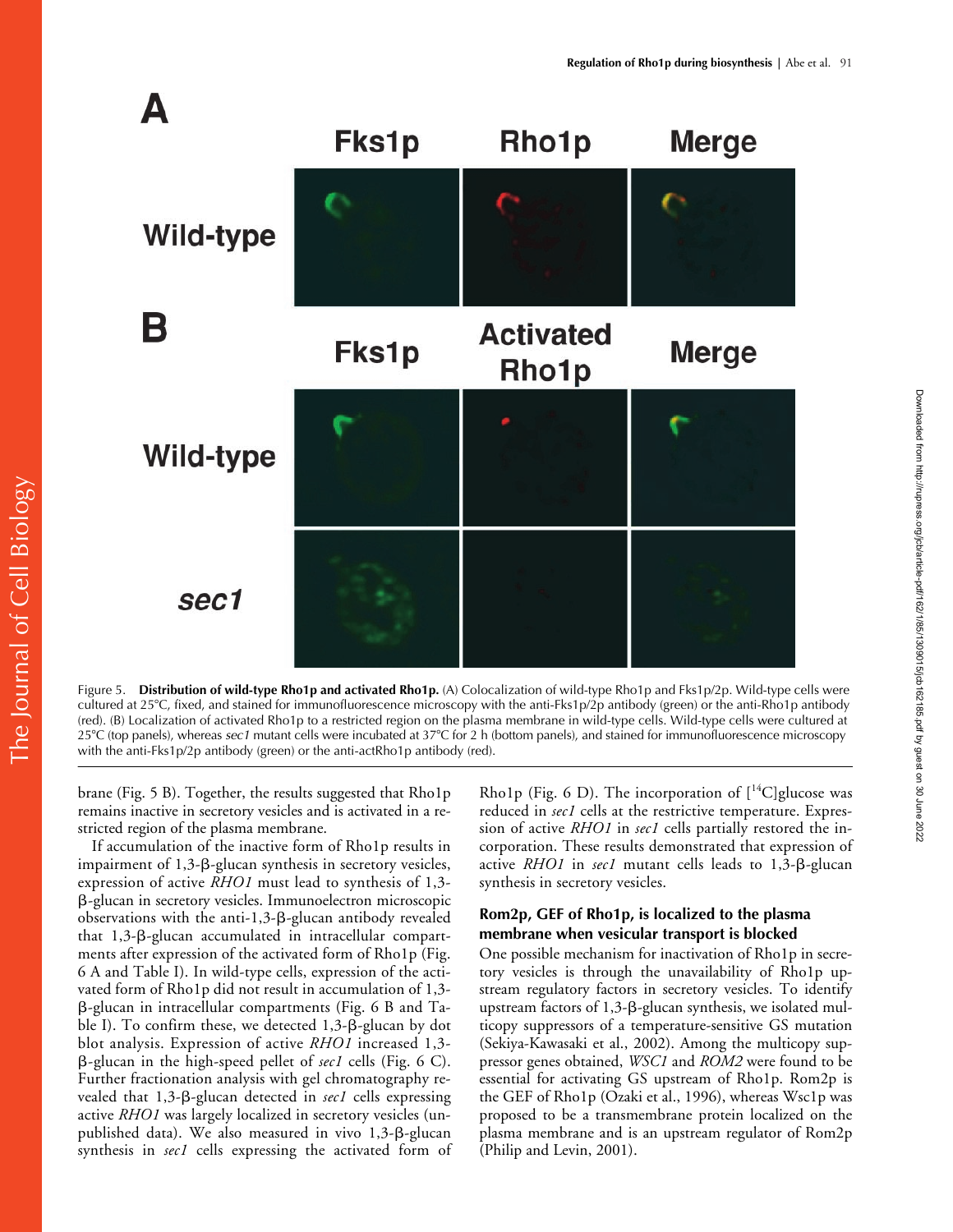

the freeze-substituted fixation method, and 1,3-β-glucan was detected by the mouse mAb to 1,3-β-glucan. Bar, 200 nm. (B) Wild-type cells expressing the active form

of *RHO1*. Bar, 200 nm. (C) 1,3-β-Glucan in high-speed pellets. Cells were incubated at 37°C for 2 h. The high-spin pellet was resuspended and 10  $\mu$ g protein was blotted. 1,3-B-Glucan was detected by the mouse mAb against 1,3-B-glucan. (D) Incorporation of [<sup>14</sup>C]glucose into 1,3- $\beta$ -glucan in *sec1* cells. Cells were cultured in the presence of [<sup>14</sup>C]glucose at 25°C (black bars) or at 34°C for 2 h (white bars).

To test the possibility that Wsc1p or Rom2p is involved in the inactivation of Rho1p in secretory vesicles, we checked the localization of Wsc1p and Rom2p in *sec1* cells at the restrictive temperature. We constructed Wsc1p and Rom2p with an HA or a GFP tag at the COOH terminus. All the fusion proteins were judged to be functional because the temperature-sensitive growth defect as well as the cell lysis phenotype in  $wsc1\Delta$  and  $rom2\Delta$  cells was suppressed by expression of Wsc1p and Rom2p fusion proteins, respectively (unpublished data). Next, we examined the subcellular localization of Wsc1-GFP and Rom2-GFP by direct microscopic observations. As described previously (Verna et al., 1997), Wsc1-GFP was localized at the site of growth in wildtype and *sec1* cells at 25°C, whereas Wsc1-GFP was distributed all around cells of the *sec1* mutant at the restrictive temperature, (unpublished data). These results suggested that Wsc1-GFP accumulates in secretory vesicles when vesicular transport is blocked. As formerly reported (Manning et al., 1997; Audhya and Emr, 2002), Rom2-GFP was localized at the site of growth in wild-type and *sec1* cells at 25°C (unpub-

lished data). Interestingly, culturing at  $37^{\circ}$ C for 2 h did not alter the localization of Rom2-GFP both in wild-type (Fig. 7 A) and *sec1* cells (Fig. 7 B). In *sec1* cells, even after a 4-h incubation at the restrictive temperature, Rom2-GFP remained localized at bud tips (unpublished data). To examine whether the Rom2-GFP localized to the site of growth at the restrictive temperature in *sec1* cells is a product of synthesis that took place after blockage of vesicular transport, we observed the Rom2-GFP localization in *sec1* cells in the presence of cycloheximide, a protein synthesis inhibitor. In these cells, Rom2-GFP was no longer localized at the site of growth (Fig. 7 C), suggesting that Rom2-GFP localized before vesicular transport is blocked got degraded. Therefore, we judge that Rom2-GFP shown in Fig. 7 B was synthesized after the block on vesicular transport.

To examine whether Rom2p is localized on the plasma membrane or secretory vesicles close to the plasma membrane, we isolated the plasma membrane from wild-type cells expressing *ROM2-HA*, and analyzed the distribution of the fusion protein. Immunoblotting analysis revealed that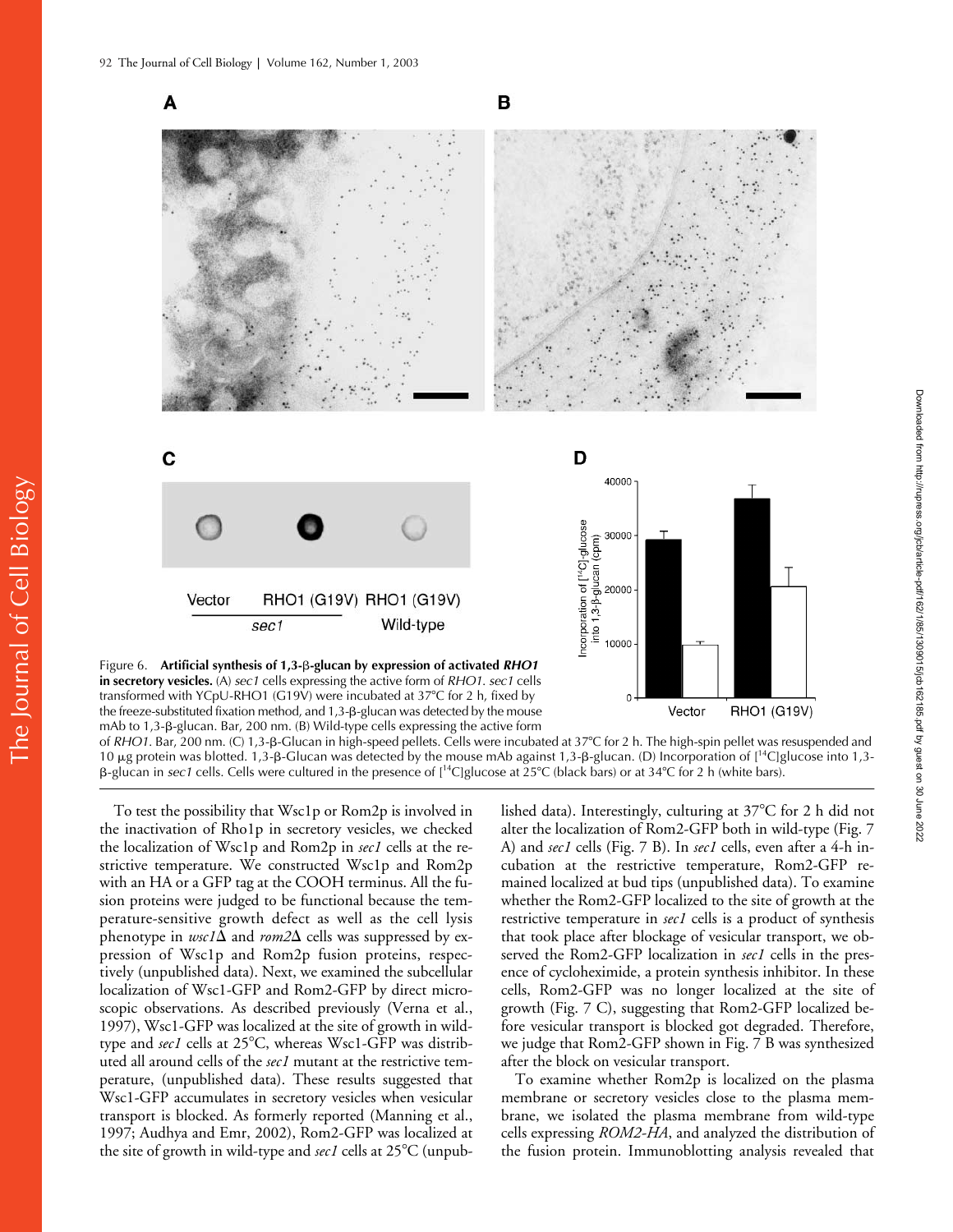

Figure 7. **Rom2p is localized on the plasma membrane even when vesicular transport is blocked.** (A–D) Localization of Rom2- GFP fusion protein. *rom2* $\Delta$  cells transformed with YCpU-ROM2-GFP were incubated at 37°C for 2 h (A). *sec1 rom2* $\Delta$  cells transformed with YCpU-ROM2-GFP were incubated at 37°C for 2 h in the absence (B) or presence (C) of cycloheximide. *sec1* rom2 $\Delta$  cells transformed with YEpU-ROM2-GFP were incubated at 37°C for 2 h (D). Cultured cells were all fixed in methanol, and were subjected to observation. (Ε) Immunogold labeling with the anti-1,3-β-glucan antibody in *sec1* cells overexpressing *ROM2*. *sec1* cells were transformed with YEpU-ROM2. Transformants were incubated at 37°C for 2 h, and 1,3-β-glucan was detected. Bar, 200 nm.

Rom2-HA is enriched in plasma membrane fractions (Fig. 8 A). Next, we isolated secretory vesicles from *sec1* cells expressing *ROM2-HA*, and examined whether Rom2-HA is enriched in secretory vesicle fractions. Immunoblotting analysis indicated that Rom2-HA is enriched in fractions before the peak of invertase activity (Fig. 8 B), which were found to be those of the plasma membrane (Fig. 2 and Fig. 4). Together with these facts, we conclude that Rom2p is absent in secretory vesicles because the localization of Rom2p is independent of vesicular transport.

The results raised the possibility that the scarcity of Rom2p in secretory vesicles causes Rho1p to remain inactive in secretory vesicles. To confirm this, we examined whether 1,3-B-glucan is synthesized in secretory vesicles in sec1 cells when *ROM2* is overexpressed. Overexpressed Rom2-GFP in *sec1* cells was localized over entire cells (Fig. 7 D) and was also ubiquitously observed in wild-type cells (unpublished data), suggesting the cytoplasmic localization of overexpressed Rom2-GFP. In *sec1* cells overexpressing *ROM2*, 1,3- --glucan was detected in secretory vesicles by immunoelectron microscopy with the anti-1,3-ß-glucan antibody (Fig. 7 E and Table I). In wild-type cells overexpressing *ROM2*, 1,3-B-glucan was not detected in intracellular organelles (Table I). These results further support the theory that Rho1p is held inactive in secretory vesicles due to Rom2p deficiency in the organelles.

#### Synthesis of 1,3-**β-glucan causes toxic effects**

To test the possibility that the activation of Rho1p in secretory vesicles affects cell proliferation, we examined the growth phenotypes of *sec1* and *sec6* cells overexpressing the activated form of *RHO1*. Overexpression of the activated form of *RHO1* led to growth inhibition of *sec1* and *sec6* cells at  $31^{\circ}$ C, a semipermissive temperature at which the temperature-sensitive *sec* mutants can grow (Fig. 9 A). In wild-type



Figure 8. **Subcellular fractionation analysis of Rom2p when vesicular transport is blocked.** (A) Distribution of Rom2p on the plasma membrane in wild-type cells. Wild-type cells were incubated in YPD at 37°C for 2 h. Cell lysate was fractionated on a 20–60% sucrose density gradient. Top, distribution of plasma membrane ATPase (open circles) and sucrose density (closed circles). Bottom, immunoblotting analysis of Rom2-HA with an anti-HA antibody. (B) Distribution of Rom2p in Sephacryl™ S-1000 column fractions of *sec1* cells. Top, distribution of plasma membrane ATPase (closed circles) and invertase (open circles). Bottom, immunoblotting analysis of Rom2-HA.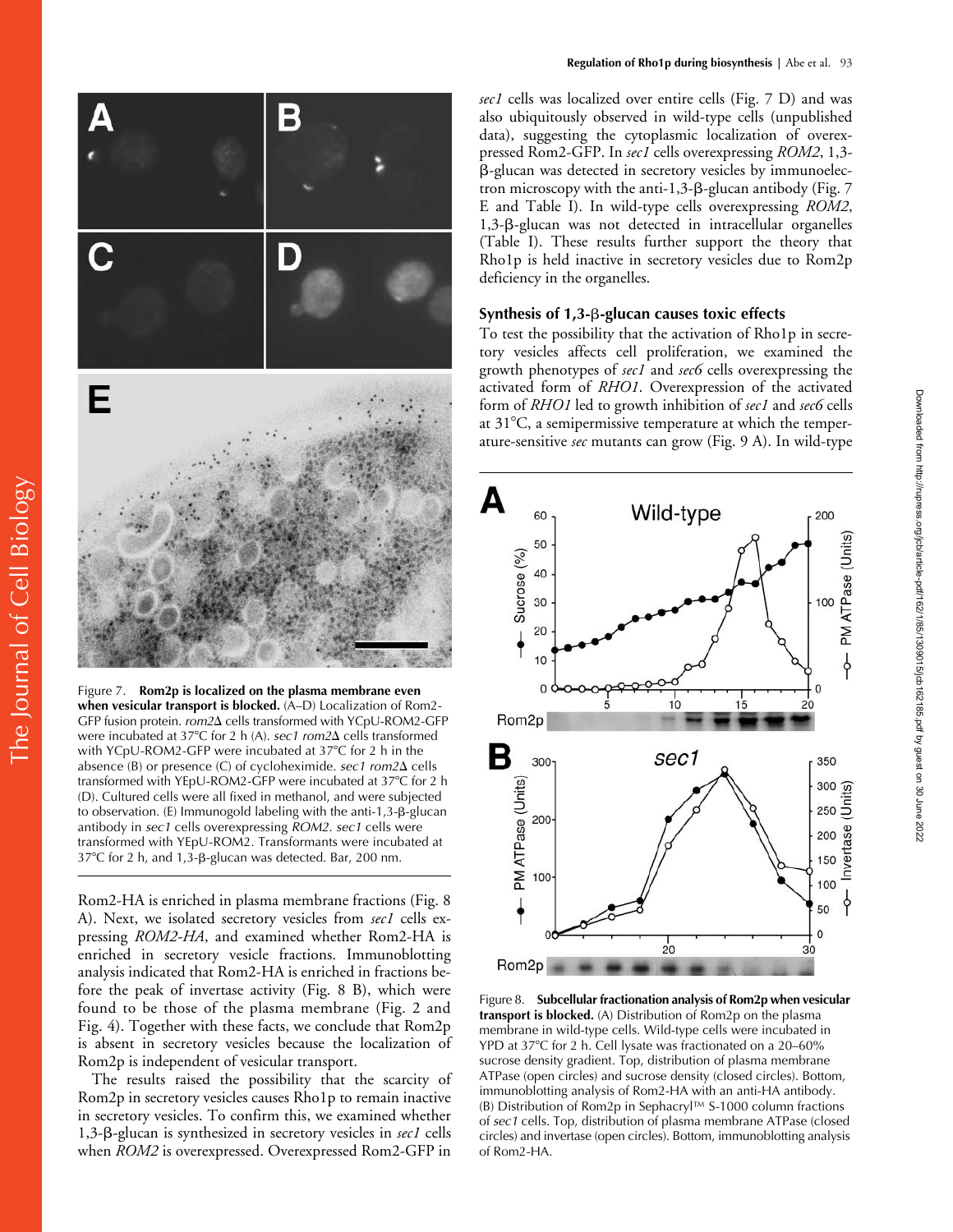Figure 9. **Effect of activated** *RHO1* **overexpression on the growth of wildtype and sec mutant cells.** (A) Inhibition of cell proliferation in *sec1* and *sec6* mutant cells. Wild-type (YPH500), *sec1*, and *sec6* cells were transformed with a control vector, or YEpU-RHO1 (G19V), and incubated for 3 d at 31°C. [RHO1 (G19V)] indicates the transformants with YEpU-RHO1 (G19V). (B) Suppression of inhibition by disturbing  $1,3$ - $\beta$ -glucan synthesis. sec1 fks1-1154 fks2 $\Delta$  cells were transformed with a control vector, YEpT-RHO1 (G19V), or YCpU-FKS1, and incubated for 3 d at 31°C. [RHO1 (G19V)] and [FKS1] indicate the transformants with YEpU-RHO1 (G19V) and YCpU-FKS1, respectively.



and *sec12* cells, only a slight inhibitory effect of overexpressing the activated form of *RHO1* on growth was observed (Fig. 9 A and unpublished data), suggesting that the effect is specific to late-acting *sec* mutants.

The growth-inhibitory effect by overexpression of the activated form of *RHO1* depends on the synthesis of 1,3- --glucan. As GS-defective mutants, we used the temperaturesensitive *fks1–1154 fks2* mutant with reduced catalytic activity of GS both at the permissive and restrictive temperatures (Sekiya-Kawasaki et al., 2002). In contrast to *sec1* cells overexpressing activated *RHO1*, the growth inhibition of *sec1* cells overexpressing activated *RHO1* was suppressed by the introduction of the  $fks1-1154$  and  $fks2\Delta$  mutations at 31C (Fig. 9 B). Further expression of *FKS1* in this strain complemented the *fks1–1154 fks2*Δ defect and thereby suppressed growth inhibition (Fig. 9 B), leading to accumulation of 1,3-ß-glucan in intracellular organelles (unpublished data). Taking these results together, we conclude that among the effectors of Rho1p, the activation of Fks1p/2p in secretory vesicles causes toxic effects on cells.

# **Discussion**

To examine the state of Rho1p in yeast cells, we have produced an antibody preferentially reacting with activated Rho1p. This is the first antibody specifically reacting with the active state of any small GTPase. Rho1p is homologous to mammalian RhoA, which assumes distinct conformations in the GDP- and GTP-bound states (Wei et al., 1997; Ihara et al., 1998). Presumably, the antibody recognizes the conformation of GTP-bound Rho1p. Although it had been very difficult to monitor the states of small GTPase in cells, it recently became possible to observe the states of small GTPase in mammalian cells by fluorescent resonance energy transfer analysis (Mochizuki et al., 2001; Del Pozo et al., 2002),

which directly monitors the activation and localization of small GTPase in living cells simultaneously. However, this analytical technique may produce artifactual results because cells need to be injected with photo-labeled proteins. In fact, the GFP-Rho1 fusion protein exhibits a different localization from authentic Rho1p (unpublished data). Other small GTPases in the budding yeast are supposed to have their own activation mechanisms at the organelles of their residence (Hoyt, 2000; Nern and Arkowitz, 2000; Schmidt and Hall, 2002). However, one crucial problem of these models is that the states of these small GTPases remain undetermined in yeast cells. This kind of antibody will be useful in definitively identifying the state of small GTPases in cells of yeast to mammalian cells because it produces no known artifacts.

We found that overexpression of the activated form of *RHO1* in *sec1* or *sec6* cells inhibits cell proliferation, which is dependent on the activity of Fks1p. This result suggested that artificial synthesis of 1,3-B-glucan in secretory vesicles is unsuitable for cell proliferation. GS inactivation in intracellular organelles can be explained in several ways. One possibility is that the activation of GS on the plasma membrane is required for morphological changes, whereas 1,3-B-glucan synthesis in intracellular organelles is undesirable for cell morphology. Alternatively, 1,3-ß-glucan synthesis in intracellular organelles may impair cell wall integrity or uniform cell wall structure.

At the restrictive temperature, *sec* mutations affecting late secretory steps cause accumulation of at least two types of vesicles, whose sizes are indistinguishable by gel chromatography (Harsay and Bretscher, 1995). Our data suggested that Fks1p and Rho1p exist in the same vesicles; GS activity measured in the presence of GTP- $\gamma$ S was detected in secretory vesicle fractions of *sec1* mutant cells. Furthermore, by immunoelectron microscopy and dot blot analyses, 1,3- --glucan was detected in vesicles that accumulated in *sec1*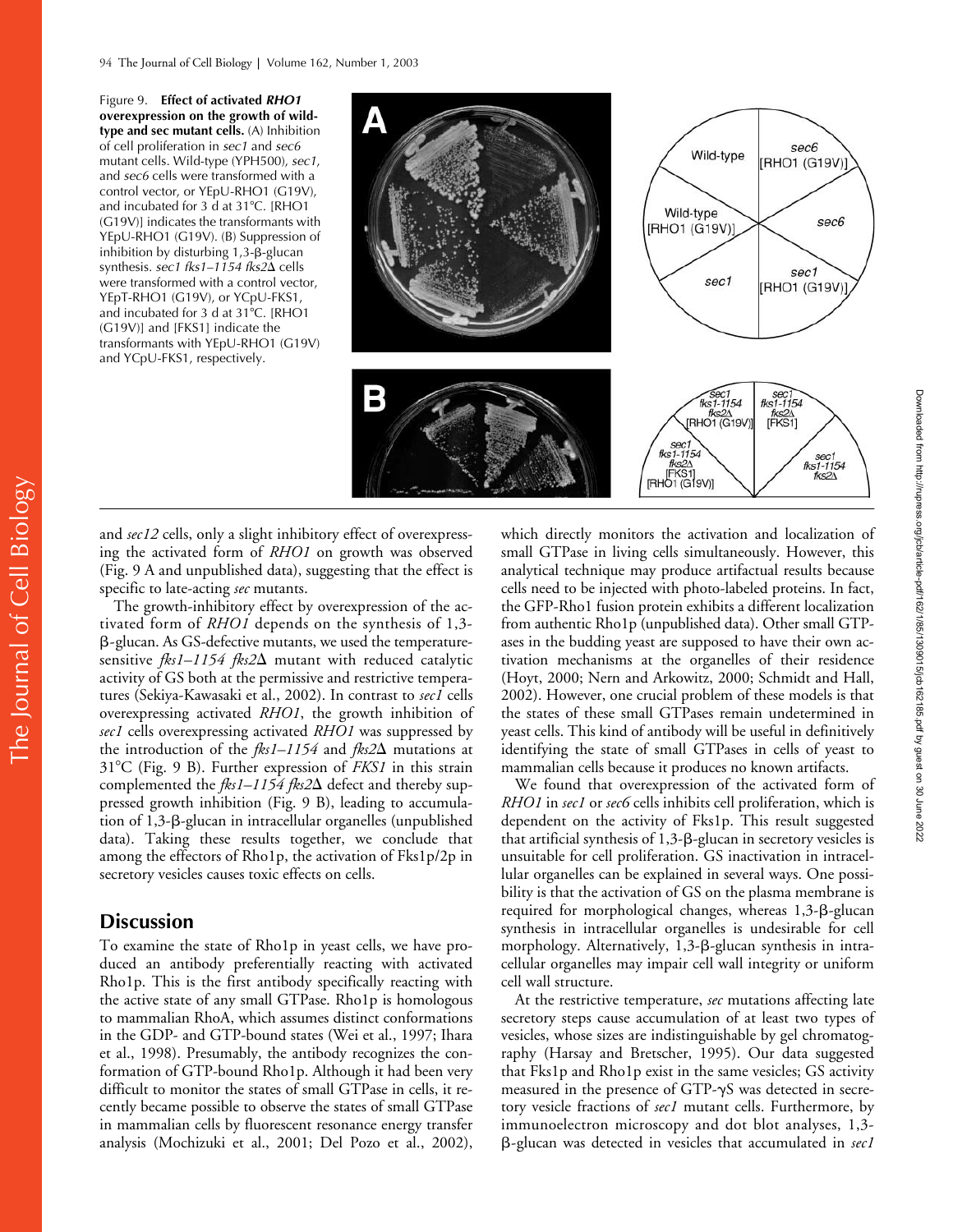The membrane fraction of *sec12* and *sec16* mutant cells transferred to the restrictive temperature exhibited reduced GS activity even in the presence of GTP- $\gamma$ S. The reduced activity was not recovered by addition of the activated form of Rho1p (unpublished data). Only a minor effect of overexpressing activated *RHO1* on growth of *sec12* mutant cells was observed. These results suggested that GS is also kept inactive in the ER by mechanism(s) other than Rho1p inactivation. One conceivable mechanism for the inactivation of GS in this organelle is through its inhibition by phytosphingosine, an intermediate of sphingolipid, as phytosphingosine is a potent inhibitor of GS and is localized to the ER (Abe et al., 2001). Thus, there may be two mechanisms, inhibition by phytosphingosine and inactivation of Rho1p, to prevent GS from being activated in the ER. These mechanisms may doubly repress the activity of the cell wall–synthetic enzyme within the ER.

After synthesis in the ER, Rho1p is geranylgeranylated by geranylgeranyl transferase, a modification required for transport and attachment of Rho1p to the membrane (Ohya et al., 1996; Inoue et al., 1999). That Rho1p is transported to the plasma membrane through vesicular transport after geranylgeranylation is indicated by the following lines of evidence. First, like many membrane-bound proteins transported through the secretory pathway, Rho1p is not localized on the plasma membrane in *sec* mutants. Second, Rho1p accumulates in secretory vesicles in *sec1* cells at the restrictive temperature. Third, Rho1p is largely found in the membrane fraction in *sec12* cells at the restrictive temperature (unpublished data), whereas it is located in the soluble fraction in a mutant with a defect in geranylgeranyl transferase (Ohya et al., 1996). Together, Rho1p is probably modified with the geranylgeranyl group in the ER and transported to the plasma membrane through the secretory pathway. However, this mechanism may not apply to all prenylated proteins because transport of another prenylated protein, a-factor, was unaffected by blocks on the secretory pathway (Kuchler and Thorner, 1992).

In this investigation we showed the independence of Rom2p localization on normal vesicular transport. Like other GEFs, Rom2p contains a Dbl homologous domain and a pleckstrin homology domain (Ozaki et al., 1996; Lorberg et al., 2001). As it was shown that the pleckstrin homology domain of Rom2p interacts with  $PI4,5P_2$  and a defect in  $PI4,5P_2$  synthesis leads to delocalization of Rom2p (Audhya and Emr, 2002), the localization of Rom2p depends on that of PI4,5P<sub>2</sub>. One possible mechanism for the transport of Rom2p to the plasma membrane is Rom2p recruitment to the plasma membrane by  $PI4,5P_2$ , which is transported to the plasma membrane through a pathway distinct from normal vesicular transport. Further study is needed to resolve this question.

# **Materials and methods**

#### **Strains and growth conditions**

YPH499 and YPH500 were used as the wild-type strains. SEY5016 (*sec1–1*), ANS6–2D (*sec6–4*), ANY8–5A (*sec12–1*), and ANS16–1B (*sec16–2*) strains were provided by A. Nakano (RIKEN, Japan) and R. Schekman (University of California, Berkeley, Berkeley, CA). YOC2573 (*sec1–1 wsc1*), YOC2576 (*sec1–1 rom2*), and YOC3123 (*sec1–1 end4*) were constructed by PCR-mediated gene disruptions described previously (Sekiya-Kawasaki et al., 2002). Strain YOC3018 (*sec1 fks1–1154 fks2*) was produced by a successive cross between SEY5016 and YOC1087 (*fks1–1154 fks2*). Yeast cells were grown in rich medium (YPD; 1% bacto yeast extract [Difco], 2% bacto peptone [Difco], and 2% glucose [Wako Chemicals]), or in appropriately supplemented synthetic growth medium (SD; 0.67% yeast nitrogen base [Difco] and 2% glucose). For -Ura and - Trp selections, 0.5% casamino acid (Difco) was added to SD.

#### **Plasmids**

Plasmids pYO821 (YEpU-RHO1 (G19V)), pYO964 (YCpU-RHO1 (G19V)), pYO965 (YCpU-RHO1 (Q68L)), pYO2326 (YCpL-FKS1), pYO2366 (YEpU-ROM2), and pYO821 (YEpU-RHO1 (G19V)) are as described previously (Sekiya-Kawasaki et al., 2002). pYO2515 (YCpU-WSC1-HA) and pYO2516 (YCpU-ROM2-HA) were produced by introducing a PCR-amplified fragment containing the corresponding ORF and the 0.5-kb upstream region into pTS903CU, a gift from Y. Kikuchi (University of Tokyo, Tokyo, Japan). Introduction of a PCR-amplified fragment containing the ORF of *WSC1* and *ROM2* and the 0.5-kb upstream region into pRS316-GFP, which was constructed for the expression of fusion genes with EGFP (CLONTECH Laboratories, Inc.), resulted in pYO2517 (YCpU-WSC1-GFP) and pYO2518 (YCpU-ROM2-GFP), respectively. pYO2519 (YEpU-ROM2- GFP) was constructed by introducing a fragment containing both the 0.5 kb upstream region and *ROM2-GFP* from pYO2518 into a 2-um origin vector, pYO326 (Sekiya-Kawasaki et al., 2002).

#### **Morphological observations**

Procedures for immunofluorescence microscopy were as described previously (Pringle et al., 1989). Anti-Fks1p/2p (2D8, a gift from S.B. Inoue and T. Watanabe; Nippon Roche, Kamakura, Japan), and anti-Rho1p antibodies were used as primary antibodies, whereas Alexa Fluor® 488 goat anti– mouse and Alexa Fluor® 546 goat anti–rabbit antibodies (Molecular Probes, Inc.) were used as secondary antibodies. Cells were viewed under an imaging microscope (Axioplan 2; Carl Zeiss MicroImaging, Inc.). Deconvolution was performed using AutoDeblur software (AutoQuant Imaging, Inc). GFP fusion proteins were observed as formerly described (Guo et al., 2001). In brief, cells were collected, fixed in methanol at  $-20^{\circ}$ C for 10 min, washed with acetone at  $-20^{\circ}$ C, washed with PBS three times, resuspended in PBS, and subjected to observation. Cells were viewed under a microscope (Leitz DMR; Leica). Images were captured using a CCD camera (CoolSNAP HQ; Nippon Roper) and MetaMorph® imaging software (Universal Imaging Corp.). All the images presented were processed using Adobe Photoshop® software.

Downloaded from http://rupress.org/jcb/article-pdf/162/185/1309015/jcb162185.pdf by guest on 30 June 2022 Downloaded from http://rupress.org/jcb/article-pdf/162/1/85/1309015/jcb162185.pdf by guest on 30 June 2022

#### Incorporation of [<sup>14</sup>C]glucose into 1,3-β-glucan

Cells were grown to early log phase at  $25^{\circ}$ C and were then cultured at either the permissive or the restrictive temperature for 2 h. The cultured cells were diluted to  $OD_{600}$  of 0.5 with 1 ml 0.5% glucose medium containing 10  $\mu$ Ci [<sup>14</sup>C]glucose, and were labeled for 2 h. The labeled cells were harvested and extracted with 1 N NaOH. The insoluble pellets were resuspended in 10 mM Tris/HCl, pH 7.5, containing 5 mg/ml zymolyase 100T (Seikagaku) and incubated for 20 h at 37°C. After digestion, the zymolyaseresistant material was removed by centrifugation (15,000 *g* for 20 min) and the supernatant was filtered through a microcon-10 membrane (Amicon Bioseparations). The flow-through fraction was dried by a vacuum evaporator and applied to Unifilter-GF/C (Packard Instrument Co.). The differences in the incorporation rates in strains were normalized by  $\Delta OD_{600}$ , measured before and after the labeling period. Because a significant value of  $\Delta OD_{600}$ was required for the normalization, we preferred mild condition (34°C) as the restrictive temperature. The small incorporation observed in *sec* mutant cells at the restrictive temperature may be due to this mild condition.

#### **Preparation of the membrane fraction and measurement of in vitro GS activity**

Cells were grown at 25°C in 1 l medium in a 2-l flask until the  $OD_{600}$  of the culture reached one. All the following procedures were performed at 4°C. The cells were harvested, washed with 1 mM EDTA, and disrupted by Multi-beads shocker (Yasui Kikai) with 10-ml glass beads in 20 ml of the breaking solution consisting of 0.5 M NaCl and 1 mM EDTA with 1 mM phenylmethylsulfonyl fluoride. The crude lysate was centrifuged at 1,500 *g* for 5 min so that cell debris and unbroken cells are sedimented. The supernatant was centrifuged at 100,000 *g* for 30 min in a rotor (model RP70T;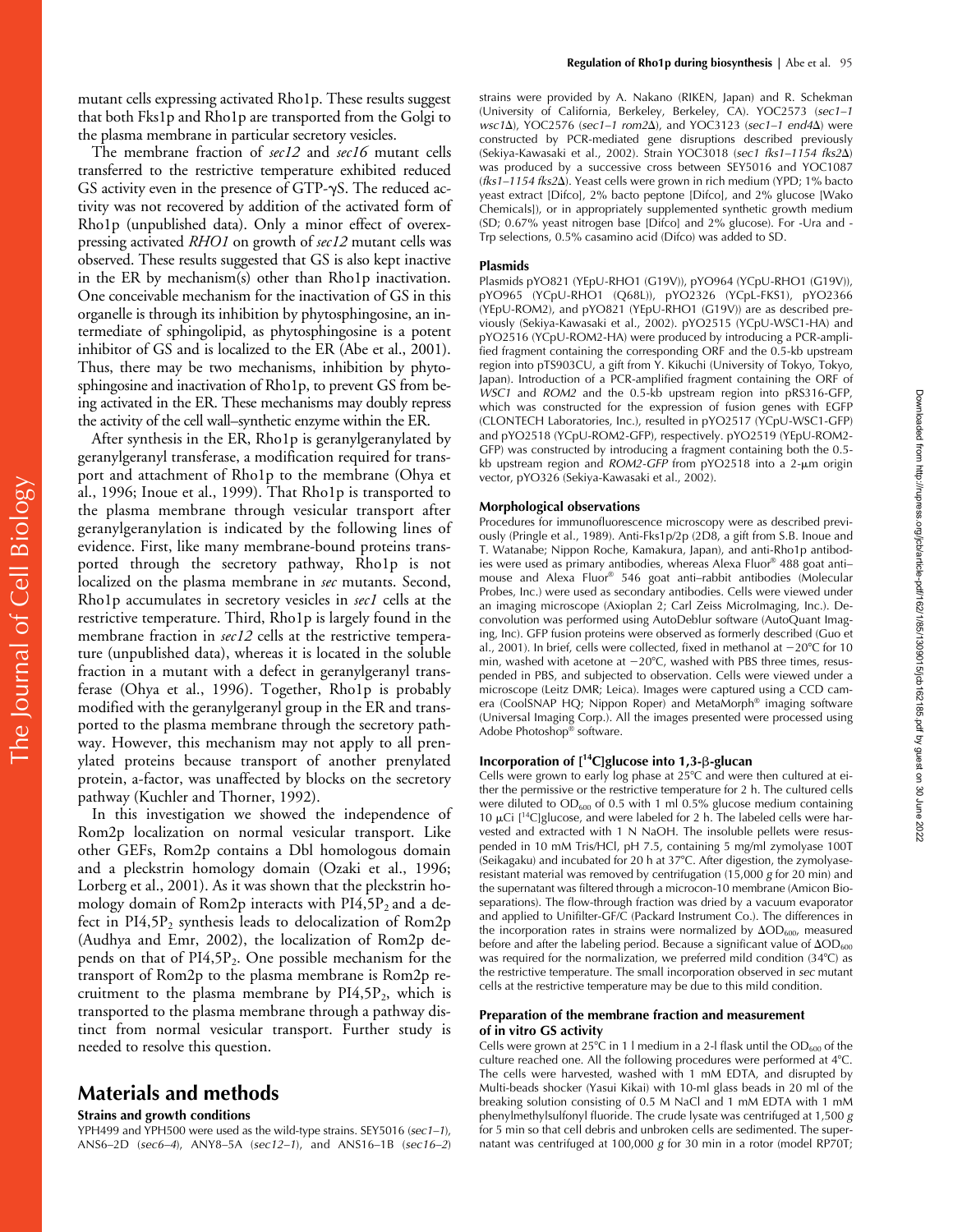Hitachi) with Himac CP 65 (Hitachi). The resultant pellet was suspended (the membrane fraction) with the membrane buffer (50 mM Tris-HCl, pH 7.5, 10 mM EDTA, 1 mM β-mercaptoethanol, and 33% glycerol) and homogenized with a Dounce homogenizer. GS activity of the membrane fraction was measured after an excess amount of  $GTP-\gamma S$  was added and incubated for at least 30 min on ice.

#### **Purification of secretory vesicles**

Secretory vesicles were purified as specified before (Walworth and Novick, 1987) with some modifications. Cells were grown at  $25^{\circ}$ C, harvested, resuspended in low glucose medium, and after incubation for 2 h at 37°C, were harvested and washed with ice-cold 10 mM NaN<sub>3</sub>. The washed cells were resuspended in spheroplasting buffer (1.4 M sorbitol, 50 mM KPi, pH 7.5, 10 mM, 40 mM β-mercaptoethanol, and zymolyase-100T), and incubated at 37°C for 45 min. The spheroplasts were resuspended in lysis buffer (0.8 M sorbitol, 10 mM triethanolamine, and 1 mM EDTA, adjusted to pH 7.2 with acetic acid and protease inhibitors), and lysed by a Dounce homogenizer. After cell debris was removed, the supernatant was centrifuged at 13,000 *g* for 20 min in a rotor (model RP70T; Hitachi). The supernatant was centrifuged at 100,000 *g* for 1 h in the same rotor. The resultant pellet was resuspended in the lysis buffer, and loaded on a  $100 \times 1.6$  cm Sephacryl™ S-1000 column (Amersham Biosciences). The column was eluted, and 4-ml (Fig. 2 and Fig. 8 B) or 3-ml (Fig. 4 C) fractions were collected. For GS activity measurements (Fig. 2), 3 ml of each fraction was centrifuged at 100,000 *g* for 1 h at 4°C in a rotor (S100AT5; Hitachi), and the pellet was resuspended with 200  $\mu$ l of the aforementioned membrane buffer. The plasma membrane ATPase activity (Serrano, 1988) and invertase activity (Harsay and Bretscher, 1995) in the fractions were assayed as described previously.

#### **Fractionation on sucrose density gradients**

Cell organelles were fractionated on equilibrium density gradients according to previously published procedures (Roberg et al., 1999) with several modifications. Cultures were grown in 1 l medium until the  $OD<sub>600</sub>$  of the cultures reached one. Cells were resuspended in 5 ml STE 10 (10% sucrose in the breaking solution with protease inhibitors), and lysed with glass beads by Multi-beads shocker. The lysate was cleared of debris by centrifugation at 300 *g* for 3 min, and the supernatant was layered on top of 20-ml 20–60% linear sucrose gradient in the breaking solution. Samples were centrifuged at 100,000 *g* for 36 h at 4°C in a rotor (P28S; Hitachi), and fractions of 1 ml were collected from the top of the gradient.

#### **Antibody production and affinity purification**

Anti-Rho1p and anti-actRho1p antibodies were raised against recombinant Rho1 and Rho1 (G19V) proteins, respectively. Approximately 0.1 mg of either protein (a gift from S.B. Inoue and T. Watanabe) was injected into rabbits, and antiserum was obtained after the ninth injection of the antigen. The anti-Rho1p antibody raised was affinity-purified by a HiTrap NHS-activated column (Amersham Biosciences) with 1 mg of recombinant GST-Rho1 protein bound. The column was eluted with 3 ml of 100 mM glycine at pH 2.5, and the eluted fraction was concentrated with Centriprep (Amicon Bioseparations) after addition of 0.3 ml 1 M Tris/HCl, pH 8.0. On the other hand, the anti-actRho1p antibody collected was affinity purified by a HiTrap NHS-activated column with 1 mg recombinant Rho1 (G19V) protein bound. The column was eluted with 10 ml of 100 mM glycine, pH 2.5. The eluted fraction was mixed with 1 ml of 1 M Tris/HCl, pH 8.0, and was loaded on an NHS-activated column with 1 mg recombinant GST-Rho1 protein bound. The flow-through fraction was concentrated with Centriprep.

#### **Immunoprecipitation of Rho1p**

Recombinant wild-type Rho1 protein was suspended in IP buffer (20 mM Tris/HCl, pH 8.0, 5 mM MgCl<sub>2</sub>, 1 mM EDTA, 0.6% CHAPS, and 2 mM phenylmethylsulfonyl fluoride), and was incubated for 1 h at 4°C without nucleotides or with either 10  $\mu$ M GTP- $\gamma$ S or GDP. Either the anti-Rho1p or the anti-actRho1p antibody was used at 1:500 dilution. After a 2-h incubation at 4°C, protein A Sepharose beads (Amersham Biosciences) were added and the samples were further incubated for 2 h at  $4^{\circ}$ C. The beads were then washed with IP buffer, from which proteins were eluted by boiling in SDS sample buffer for 10 min. Protein samples were loaded on SDSpolyacrylamide gels, transferred to PVDF membranes (Amersham Biosciences), and blotted with a guinea pig antiserum against Rho1p (Ohya et al., 1996). After reaction with ECL-Plus (Amersham Biosciences), Rho1p was detected and quantified with a cooled CCD camera (LAS-1000plus; Fuji Photo Film).

For immunoprecipitation of activated Rho1p from fractions from gel chromatography, 0.1 M NaCl and 0.6% CHAPS were added to 1 ml of the collected fractions. Subsequently, the suspension was left at  $4^{\circ}C$  for 2 h and the activated Rho1p was immunoprecipitated from the fractions and detected as described above.

#### **Immunoelectron microscopic analysis**

Thin sections of yeast cells were prepared by the freeze-substituted fixation method as described previously (Sun et al., 1992), except that HPM010 (BAL-TEC AG) or EMCPS (Leica) for cell freezing and EMAFS (Leica) for warming were used. For 1,3-β-glucan immunolabeling, a mouse mAb against 1,3-β-glucan (Biosupplies) and a secondary antibody conjugated with 10-nm gold particles were used. The labeled thin sections were viewed under an electron microscope (model H7600; Hitachi) at 100 kV.

We thank A. Nakano and R. Schekman for the yeast strains; Y. Kikuchi for the plasmid; S.B. Inoue, and T. Watanabe for the recombinant Rho1p and valuable discussions; and K. Homma for a critical reading of the manuscript. Thanks also go to the members of the Laboratory of Signal Transduction for helpful discussions.

This work was supported in part by a grant (#14380325) for Scientific Research from the Ministry of Education, Science, Sports and Culture of Japan to Y. Ohya. This research was also assisted by research fellowships of the Japan Society for the Promotion of Science for Young Scientists to M. Abe.

Submitted: 7 January 2003 Revised: 20 May 2003 Accepted: 22 May 2003

# **References**

- Abe, M., I. Nishida, M. Minemura, H. Qadota, Y. Seyama, T. Watanabe, and Y. Ohya. 2001. Yeast 1,3-beta-glucan synthase activity is inhibited by phytosphingosine localized to the endoplasmic reticulum. *J. Biol. Chem.* 276:26923–26930.
- Audhya, A., and S.D. Emr. 2002. Stt4 PI 4-kinase localizes to the plasma membrane and functions in the Pkc1-mediated MAP kinase cascade. *Dev. Cell.* 2:593–605.
- Ayscough, K.R., J.J. Eby, T. Lila, H. Dewar, K.G. Kozminski, and D.G. Drubin. 1999. Sla1p is a functionally modular component of the yeast cortical actin cytoskeleton required for correct localization of both Rho1p-GTPase and Sla2p, a protein with talin homology. *Mol. Biol. Cell.* 10:1061–1075.
- Cabib, E., D.H. Roh, M. Schmidt, L.B. Crotti, and A. Varma. 2001. The yeast cell wall and septum as paradigms of cell growth and morphogenesis. *J. Biol. Chem.* 276:19679–19682.
- Del Pozo, M.A., W.B. Kiosses, N.B. Alderson, N. Meller, K.M. Hahn, and M.A. Schwartz. 2002. Integrins regulate GTP-Rac localized effector interactions through dissociation of Rho-GDI. *Nat. Cell Biol.* 4:232–239.
- Drgonová, J., T. Drgon, K. Tanaka, R. Kollár, G.-C. Chen, R.A. Ford, C.S.M. Chan, Y. Takai, and E. Cabib. 1996. Rho1p, a yeast protein at the interface between cell polarization and morphogenesis. *Science.* 272:277–279.
- Du, C., M. Fang, Y. Li, L. Li, and X. Wang. 2000. Smac, a mitochondrial protein that promotes cytochrome c-dependent caspase activation by eliminating IAP inhibition. *Cell.* 102:33–42.
- Gray, J.V., J.P. Ogas, Y. Kamada, M. Stone, D.E. Levin, and I. Herskowitz. 1997. A role for the Pkc1 MAP kinase pathway of *Saccharomyces cerevisiae* in bud emergence and identification of a putative upstream regulator. *EMBO J.* 16: 4924–4937.
- Guo, W., F. Tamanoi, and P. Novick. 2001. Spatial regulation of the exocyst complex by Rho1 GTPase. *Nat. Cell Biol.* 3:353–360.
- Hall, A. 1998. Rho GTPases and the actin cytoskeleton. *Science.* 279:509–514.
- Harsay, E., and A. Bretscher. 1995. Parallel secretory pathways to the cell surface in yeast. *J. Cell Biol.* 131:297–310.
- Hoyt, M.A. 2000. Exit from mitosis: spindle pole power. *Cell.* 102:267–270.
- Ihara, K., S. Muraguchi, M. Kato, T. Shimizu, M. Shirakawa, S. Kuroda, K. Kaibuchi, and T. Hakoshima. 1998. Crystal structure of human RhoA in a dominantly active form complexed with a GTP analogue. *J. Biol. Chem.* 273:9656–9666.
- Inoue, S.B., H. Qadota, M. Arisawa, T. Watanabe, and Y. Ohya. 1999. Prenylation of Rho1p is required for activation of yeast 1,3- $\beta$ -glucan synthase. *J. Biol. Chem.* 274:38119–38124.
- Kaibuchi, K., S. Kuroda, and M. Amano. 1999. Regulation of the cytoskeleton and